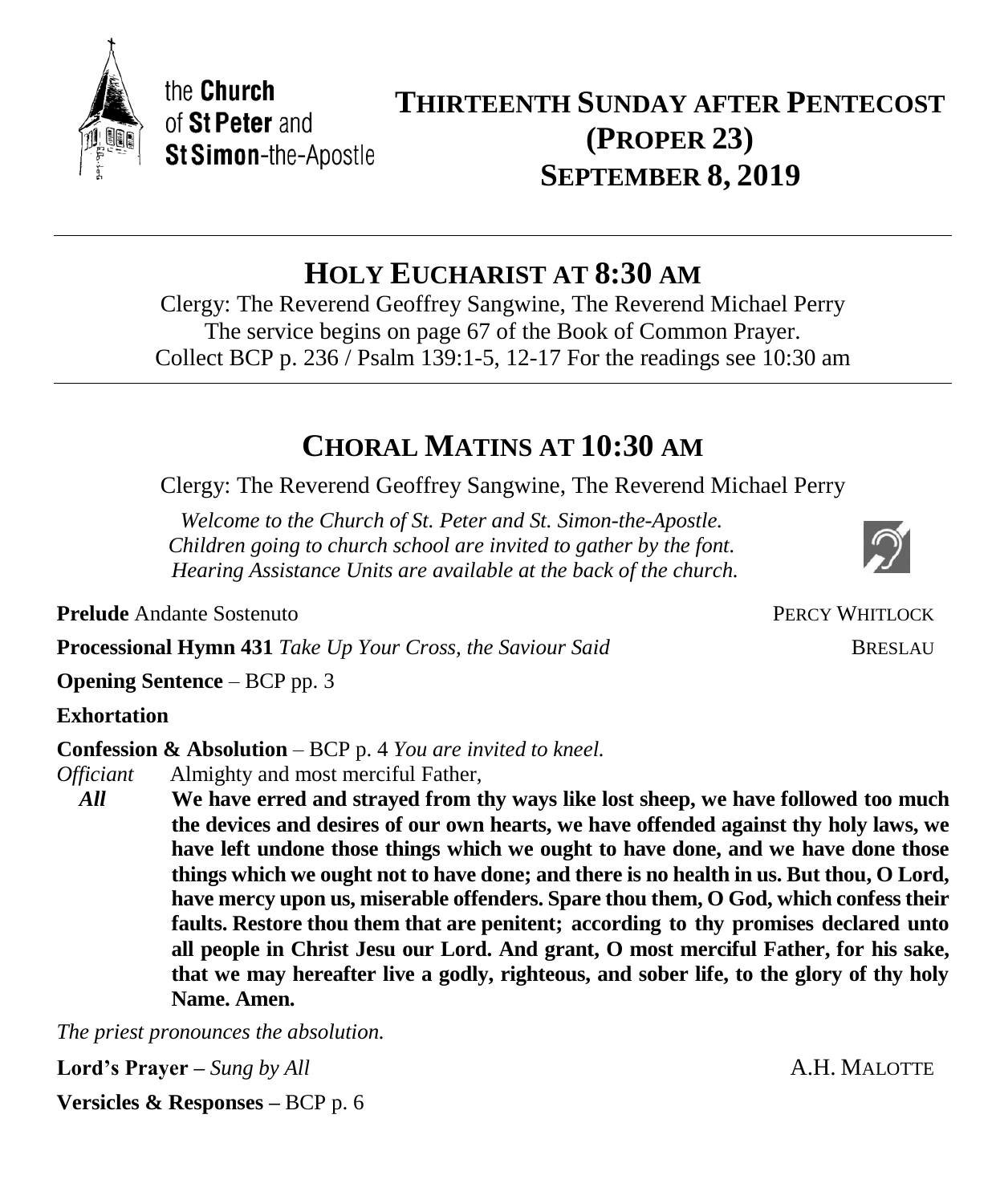

The Lord God om' nipo-tent ' reigneth: / O ' come, ' let us ' worship. O come, let us ˈ sing unto ⋅ the ˈ Lord: /

let us heartily rejoice in the ˈ strength of ˈ our salˈvation.

Let us come before his presence ' with thanks ' giving /

and show ourselves ˈ glad in ˈ him with ˈ psalms.

For the Lord is a ˈ great ˈ God /

and a great 'King a⋅bove ' all ' gods.

In his hand are all the  $\cdot$  corners  $\cdot$  of the  $\cdot$  earth  $\prime$ 

and the ' strength of  $\cdot$  the ' hills is  $\cdot$  his ' also.

The sea is  $'$  his and  $\cdot$  he  $'$  made it  $/$  and his  $'$  hands pre $'$ pared the  $\cdot$  dry  $'$  land.

O come, let us worship and ˈ fall ˈ down /

and ˈ kneel be⋅fore the ˈ Lord, our ˈ Maker.

For he is the ˈ Lord our ˈ God /

and we are the people of his pasture,  $\dot{\ }$  and the  $\dot{\ }$  sheep of  $\dot{\ }$  his  $\dot{\ }$  hand.

Glory be to the Father, and ' to the ' Son / and ' to the ' Holy ' Ghost; As it was in the beginning, is now and 'ever 'shall be / world without 'end. A — men. The Lord God om' nipo-tent ' reigneth: / O ' come, ' let us ' worship.

*Please be seated.*

## **First Lesson** *Jeremiah 18:1-11 Read by David McPherson*

*Reader* The first lesson is written in the  $18<sup>th</sup>$  chapter of the book of Jeremiah, beginning at the  $1<sup>st</sup>$ verse.

The word that came to Jeremiah from the Lord: 'Come, go down to the potter's house, and there I will let you hear my words.' So I went down to the potter's house, and there he was working at his wheel. The vessel he was making of clay was spoiled in the potter's hand, and he reworked it into another vessel, as seemed good to him. Then the word of the Lord came to me: Can I not do with you, O house of Israel, just as this potter has done? says the Lord. Just like the clay in the potter's hand, so are you in my hand, O house of Israel. At one moment I may declare concerning a nation or a kingdom, that I will pluck up and break down and destroy it, but if that nation, concerning which I have spoken, turns from its evil, I will change my mind about the disaster that I intended to bring on it. And at another moment I may declare concerning a nation or a kingdom that I will build and plant it, but if it does evil in my sight, not listening to my voice, then I will change my mind about the good that I had intended to do to it. Now, therefore, say to the people of Judah and the inhabitants of Jerusalem: Thus says the Lord: Look, I am a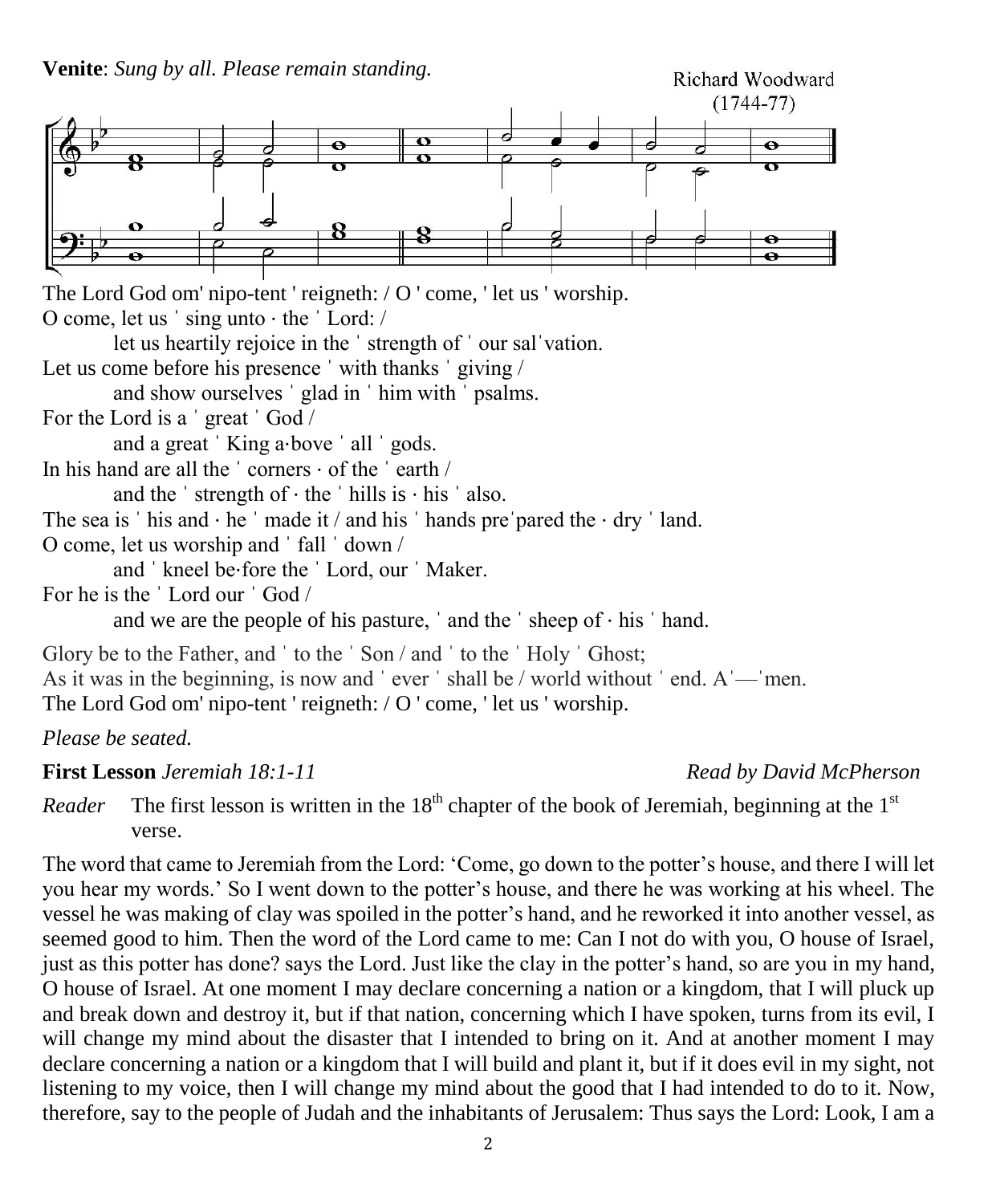potter shaping evil against you and devising a plan against you. Turn now, all of you from your evil way, and amend your ways and your doings.

*Reader* The word of the Lord.

*All* **Thanks be to God.**

**Psalm 139.1-5, 12-17** *Sung by all. Please remain seated.*

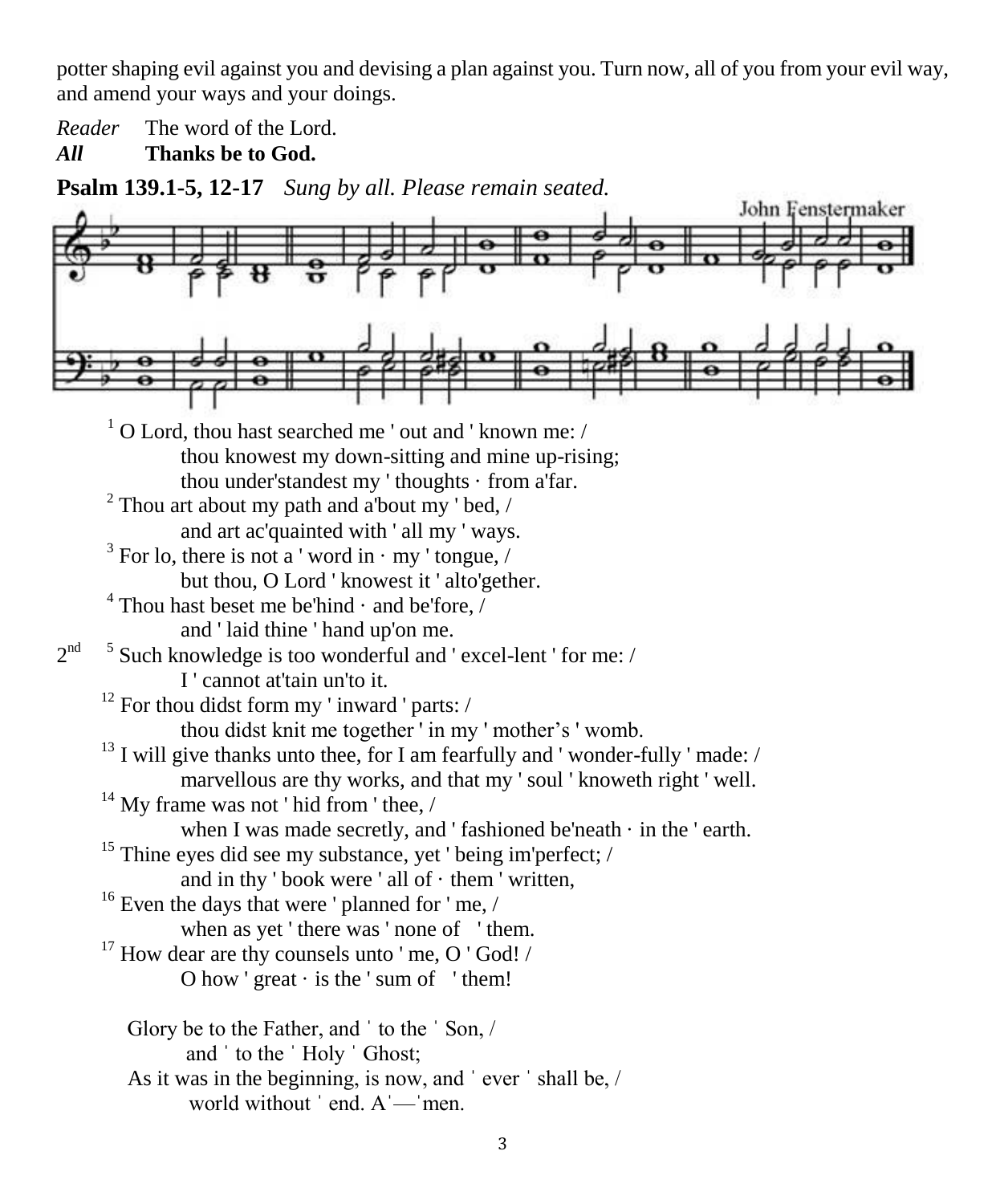### **Second Lesson** *Philemon 1-21 Read by Marian McPherson*

Reader The Second Lesson is written in St. Paul's Letter to Philemon beginning at the 1<sup>st</sup> verse.

Paul, a prisoner of Christ Jesus, and Timothy our brother, To Philemon our dear friend and co-worker, to Apphia our sister, to Archippus our fellow-soldier, and to the church in your house: Grace to you and peace from God our Father and the Lord Jesus Christ. When I remember you in my prayers, I always thank my God because I hear of your love for all the saints and your faith towards the Lord Jesus. I pray that the sharing of your faith may become effective when you perceive all the good that we may do for Christ. I have indeed received much joy and encouragement from your love, because the hearts of the saints have been refreshed through you, my brother. For this reason, though I am bold enough in Christ to command you to do your duty, yet I would rather appeal to you on the basis of love—and I, Paul, do this as an old man, and now also as a prisoner of Christ Jesus. I am appealing to you for my child, Onesimus, whose father I have become during my imprisonment. Formerly he was useless to you, but now he is indeed useful both to you and to me. I am sending him, that is, my own heart, back to you. I wanted to keep him with me, so that he might be of service to me in your place during my imprisonment for the gospel; but I preferred to do nothing without your consent, in order that your good deed might be voluntary and not something forced. Perhaps this is the reason he was separated from you for a while, so that you might have him back for ever, no longer as a slave but as more than a slave, a beloved brother—especially to me but how much more to you, both in the flesh and in the Lord. So if you consider me your partner, welcome him as you would welcome me. If he has wronged you in any way, or owes you anything, charge that to my account. I, Paul, am writing this with my own hand: I will repay it. I say nothing about your owing me even your own self. Yes, brother, let me have this benefit from you in the Lord! Refresh my heart in Christ. Confident of your obedience, I am writing to you, knowing that you will do even more than I say.

*Reader* The word of the Lord. *All* **Thanks be to God.**

# **Te Deum**



*Sung by all. You are invited to stand.*

We praise 'thee, O 'God; / we acknowledge 'thee to 'be the 'Lord. All the 'earth doth 'worship thee, / the 'Father 'ever 'lasting. To thee all angels ˈ cry aˈloud / the heavens and ˈ all the ˈ powers thereˈin. To thee ˈ cherubim and ˈ seraphim / conˈtinualˈly do ˈ cry Holy ˈ holy ˈ holy / Lord ˈ God ˈ of ˈ hosts; Heaven and 'earth are ' full / of the ' majes⋅ty ' of thy ' glory.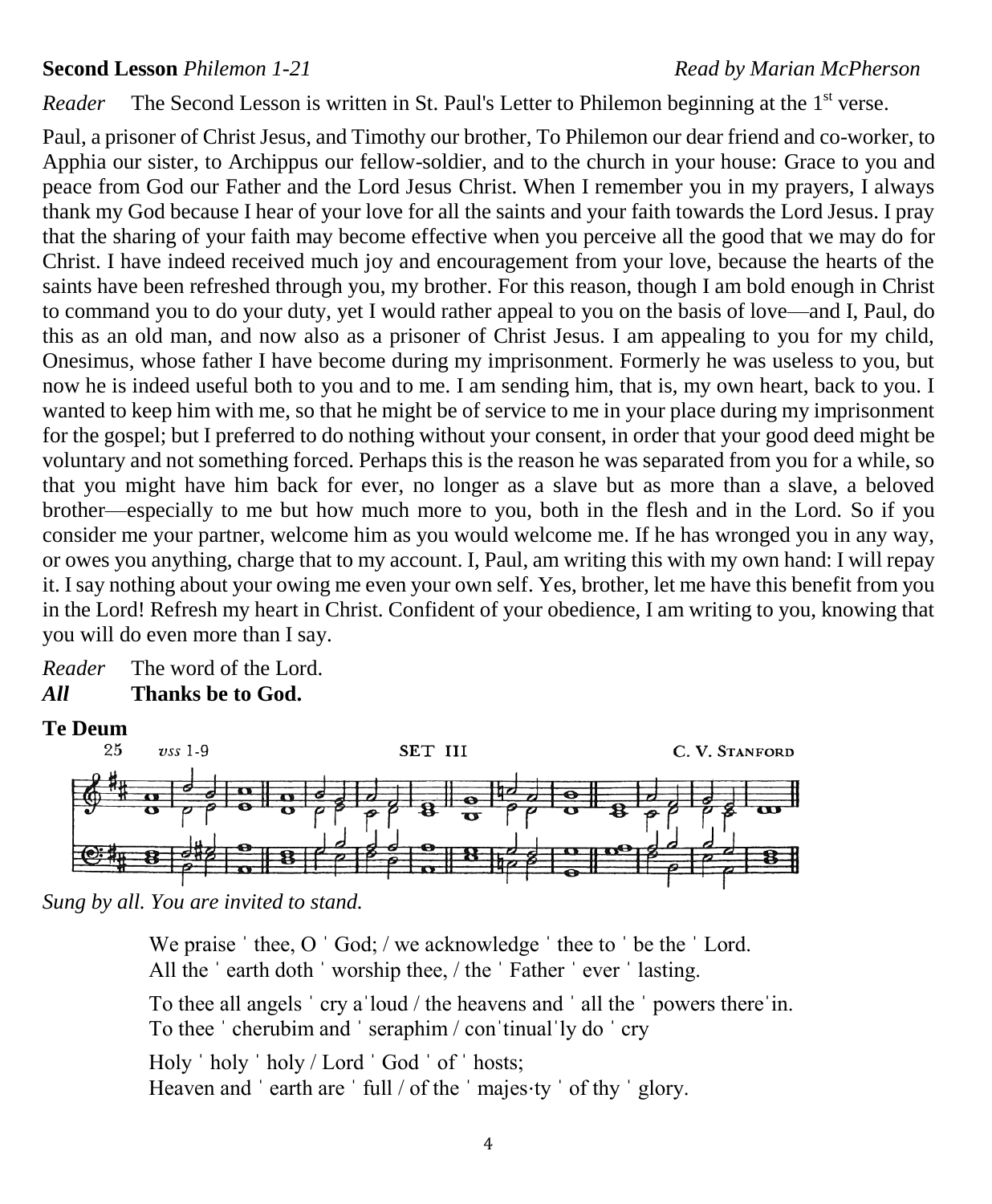The glorious company of the a postles ' praise thee / the goodly fellowship ˈ of the ˈ prophets ˈ praise thee;

The noble army of 'martyrs' praise thee, / The holy church throughout all the world 'doth ac 'knowledge ' thee,

- 2nd The Father, of an 'infinite 'majesty / thine honourable, true and only Son; also the ˈ Holy ˈ Ghost, the ˈ Comforter.
	- 26  $\upsilon$ ss 10-15 C. V. STANFORD

Thou art the King of 'glory, O 'Christ. / Thou art the ever lasting 'Son of  $\cdot$  the 'Father. When thou tookest upon thee to de liver  $\cdot$  man / Thou didst not abˈhor the ˈ Virgin's ˈ womb.

When thou hadst overcome the 'sharpness of 'death / thou didst open the kingdom of ˈ heaven to ˈ all beˈlievers. Thou sittest at the right hand of God, in the ˈ glory ⋅ of the ˈ Father. / We believe that thou shalt ' come to ' be our ' judge.

We therefore pray thee, 'help thy ' servants / whom thou hast redeemed 'with thy ' precious ' blood. Make them to be numbered 'with thy 'saints / in 'glory 'ever'lasting.



O Lord save thy people and ˈ bless thine ˈ heritage; \*

Govern them and 'lift them ' up for ' ever.

Day by day we ' magni-fy ' thee;  $*$ 

and we worship thy Name, ˈ ever ˈ world with-out ˈ end.

- Vouchsafe O Lord to keep us this ˈ day with-out ˈ sin. \*
	- O Lord have mercy upˈon us, have ˈ mercy upˈon us.
	- O Lord let thy mercy lighten upon us, as our  $'$  trust is  $\cdot$  in  $'$  thee.  $*$
	- O Lord, in thee have I trusted: let me ˈ never ˈ be conˈfounded.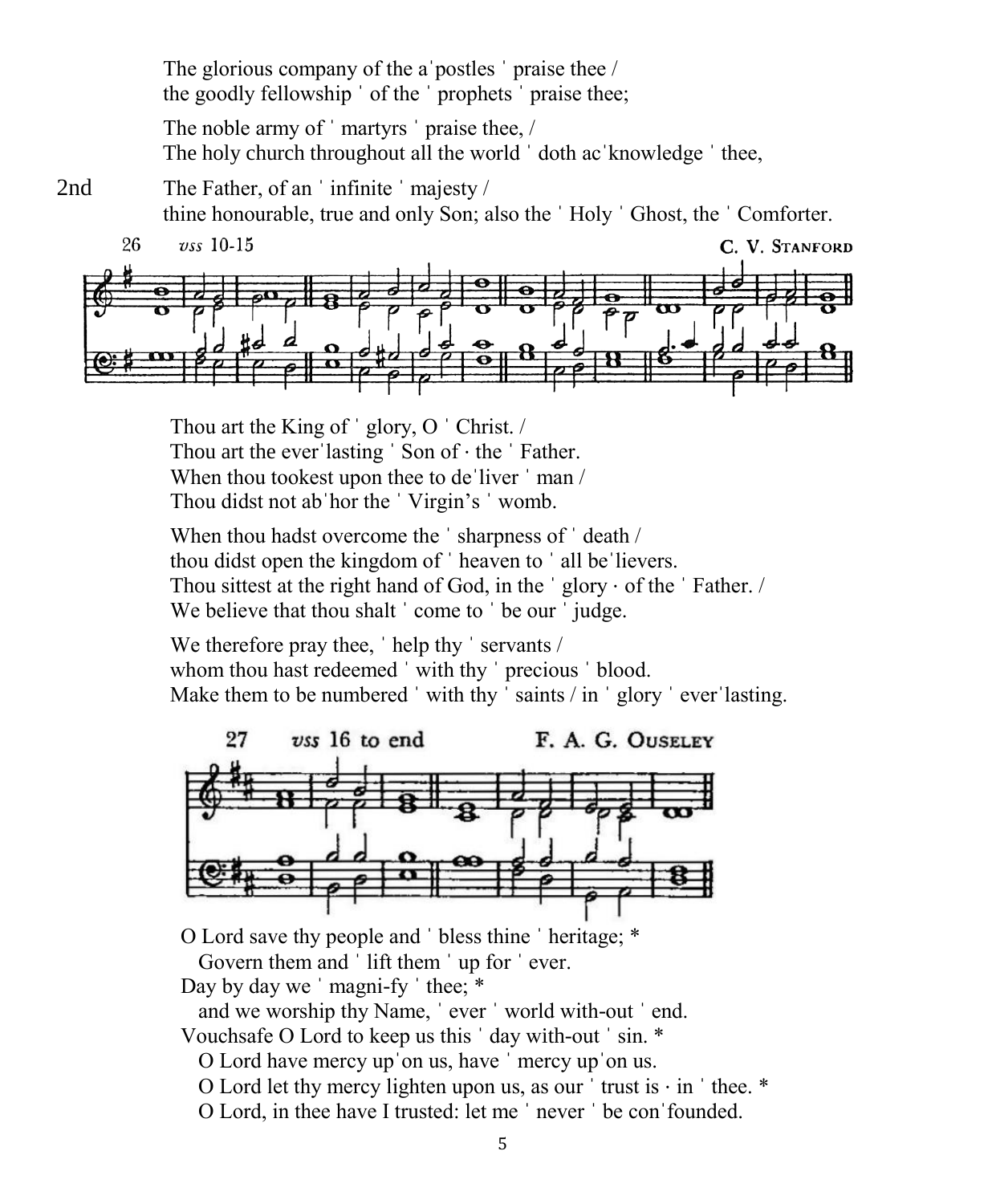## **Third Lesson** *Luke 14:25-33 Read by the Reverend Michael Perry*

*Reader* The third lesson is written in the 14<sup>th</sup> chapter of the Gospel according to St. Luke, beginning at the  $25^{\text{th}}$  verse.

Now large crowds were travelling with him; and he turned and said to them, 'Whoever comes to me and does not hate father and mother, wife and children, brothers and sisters, yes, and even life itself, cannot be my disciple. Whoever does not carry the cross and follow me cannot be my disciple. For which of you, intending to build a tower, does not first sit down and estimate the cost, to see whether he has enough to complete it? Otherwise, when he has laid a foundation and is not able to finish, all who see it will begin to ridicule him, saying, "This fellow began to build and was not able to finish." Or what king, going out to wage war against another king, will not sit down first and consider whether he is able with ten thousand to oppose the one who comes against him with twenty thousand? If he cannot, then, while the other is still far away, he sends a delegation and asks for the terms of peace. So therefore, none of you can become my disciple if you do not give up all your possessions.

*Reader* The word of the Lord. *All* **Thanks be to God.**

**Jubilate Deo:** *Sung by all. Please stand.*

Jonathan Battishill  $(1738 - 1801)$ 



 $1$  O be joyful in the Lord,  $\dot{\ }$  all ye  $\dot{\ }$  lands:

\* serve the Lord with gladness, and come before his ˈ presence ˈ with a ˈ song. <sup>2</sup> Be ye sure that the  $\dot{\;}$  Lord  $\cdot$  he is  $\dot{\;}$  God;

\* it is he that hath made us, and not we ourselves; we are his people, ˈ and the  $\dot{\ }$  sheep of  $\cdot$  his  $\dot{\ }$  pasture.

<sup>3</sup> O go your way into his gates with thanksgiving, and into his ' courts with ' praise;

\* be thankful unto him, ˈ and speak ˈ good of ⋅ his ˈ Name.

<sup>4</sup> For the Lord is gracious, his mercy is  $\degree$  ever  $\degree$  lasting;

\* and his truth endureth from gene ˈ ration to ˈ gene ˈ ration.

Glory be to the Father, and ' to the ' Son / and ' to the ' Holy ' Ghost; As it was in the beginning, is now and 'ever ' shall be / world without ' end.  $A'$  — men.

## **The Apostles' Creed –** BCP p. 10

*Officiant* I believe in God

*All* **the Father Almighty, maker of heaven and earth: and in Jesus Christ his only Son our Lord, who was conceived by the Holy Ghost, born of the Virgin Mary, suffered under**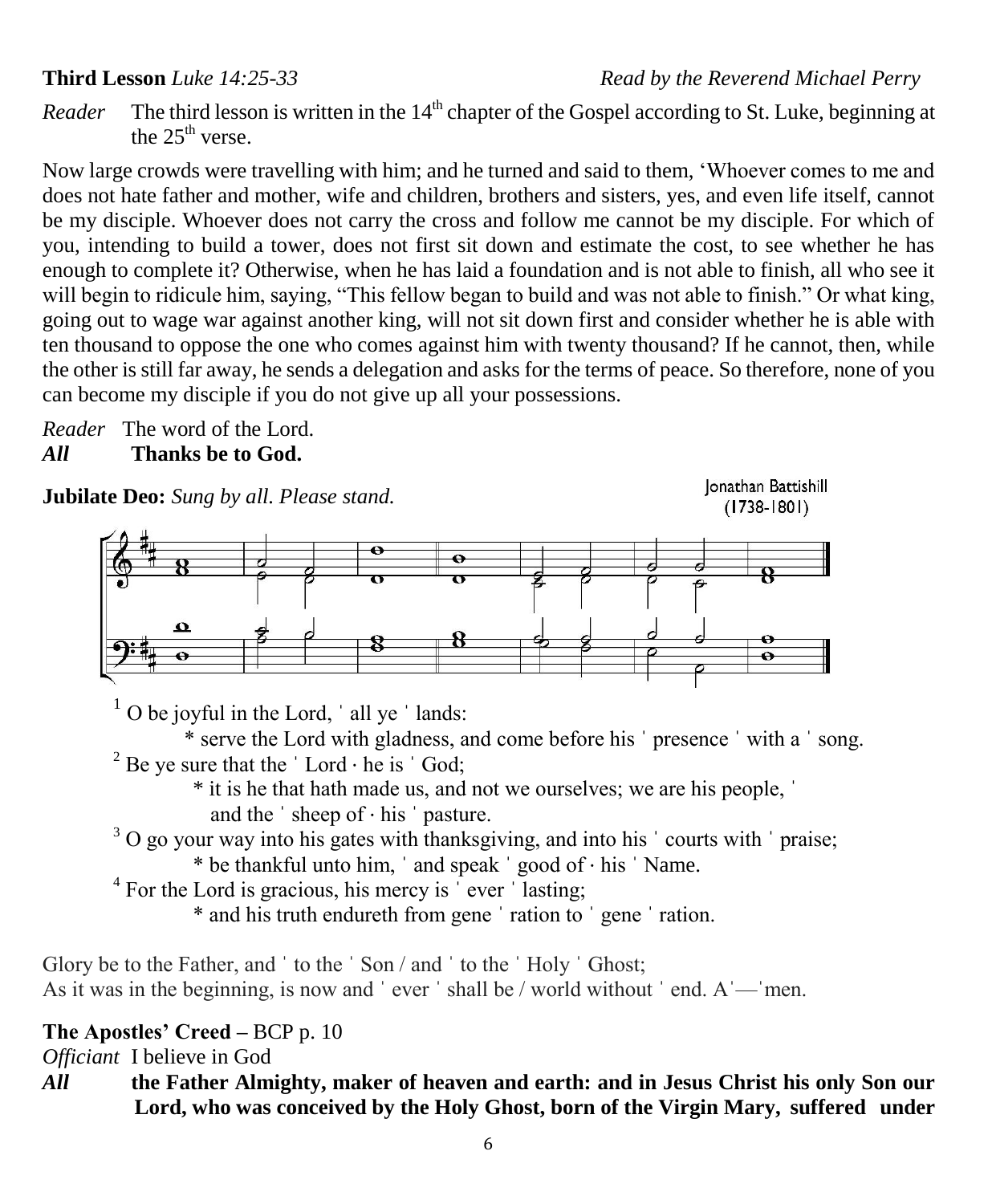**Pontius Pilate, was crucified, dead, and buried: he descended into hell; the third day he rose again from the dead; he ascended into heaven, and sitteth on the right hand of God the Father Almighty; from thence he shall come to judge the quick and the dead. I believe in the Holy Ghost; the holy Catholic Church; the Communion of Saints; the Forgiveness of sins; the Resurrection of the body, and the Life everlasting. Amen.**

*Officiant* The Lord be with you;

*All* **And with thy spirit.**

*Officiant* Let us pray. *Please kneel as able.*

*Officiant* Lord, have mercy upon us.

*All* **Christ, have mercy upon us.**

*Officiant* Lord, have mercy upon us.

*Officiant* Our Father

*All* **who art in heaven, hallowed be thy name, thy kingdom come, thy will be done, on earth as it is in heaven. Give us this day our daily bread; and forgive us our trespasses, as we forgive them that trespass against us; and lead us not into temptation, but deliver us from evil. Amen.**

*Officiant* O Lord, show thy mercy upon us;

*All* **And grant us thy salvation.**

*Officiant* O Lord, save the Queen;

*All* **And mercifully hear us when we call upon thee.**

*Officiant* Endue thy ministers with righteousness;

*All* **And make thy chosen people joyful**.

*Officiant* **O** Lord, save thy people;

*All* **And bless thine inheritance.**

*Officiant* Give peace in our time, O Lord;

*All* **And evermore mightily defend us.**

*Officiant* O God, make clean our hearts within us;

*All* **And take not thy Holy Spirit from us.**

**Collect of the Day –** BCP p. 223

**Collect for Peace –** BCP p. 11

**Collect for Grace –** BCP p. 12

**Anthem** *I Want Jesus to Walk with Me* **DAVID ILIFF** 

*I want Jesus to walk with me, I want Jesus to walk with me; All along my pilgrim journey, Lord, I want Jesus to walk with me.*

*In my trials, Lord, walk with me; In my trials, Lord, walk with me; When my heart is almost breaking, Lord, I want Jesus to walk with me.*